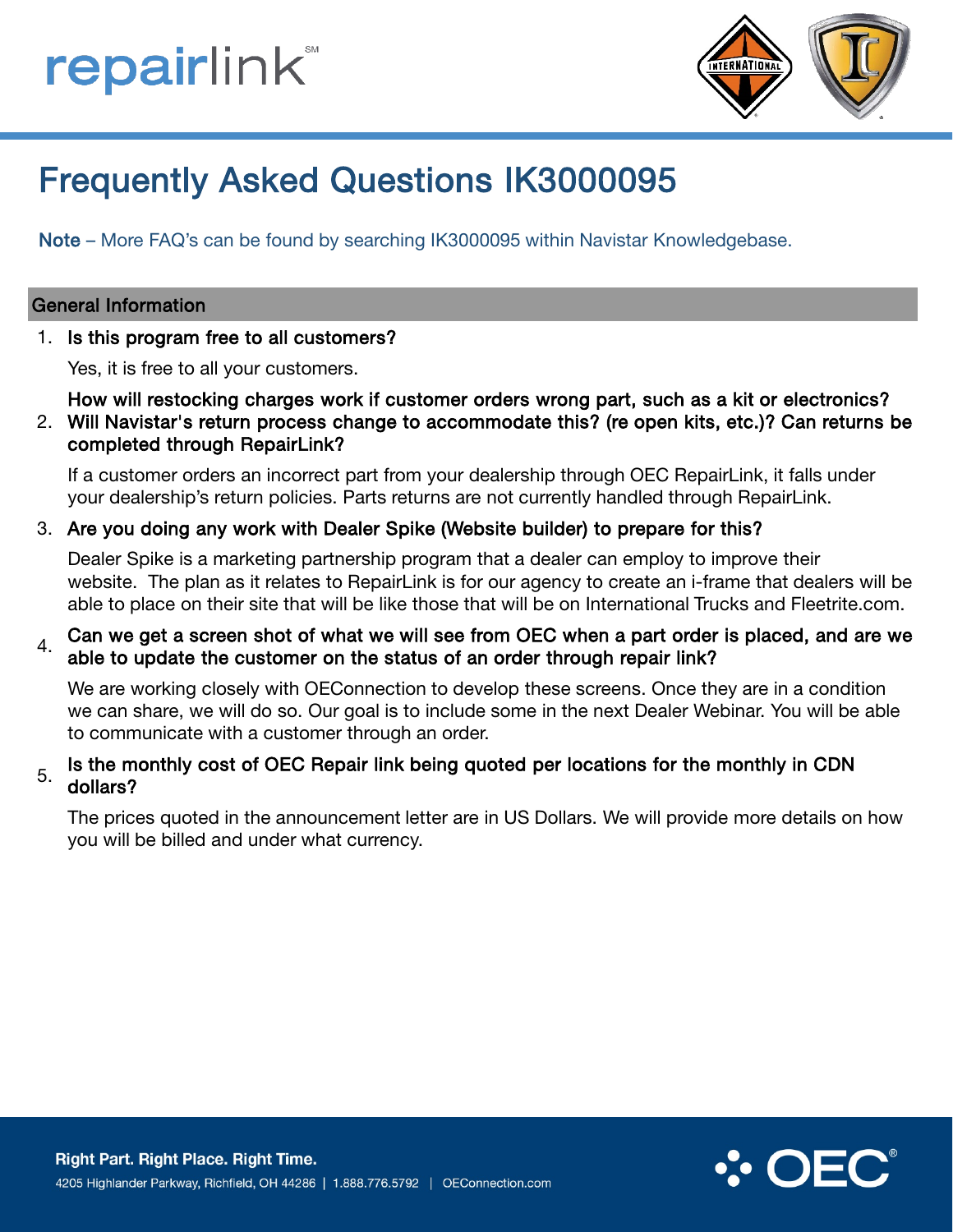**repairlink**®



# Frequently Asked Questions IK3000095

## Parts Catalog

 $1.$  You said on the parts illustration that the dealer provided it. Will this be the case, the dealer will need to provide parts breakdowns, or will Navistar provide this?

The catalog and RepairLink will have illustrations and images. You will not need to provide this information to the customer. Please note, not all parts may have an illustration or image. Navistar is continuing to improve this information.

2. Will the new platform be mobile friendly for smaller screens (cell phones/tablets)? Will there be specific apps for Apple, Android? Not just sizing?

Yes, it will be responsive design, and it will be capable on tablets and smart phones. No apps are currently being developed.

What will keep jobbers (fleet suppliers) from looking up and stealing OEM sales if they will have

3. access to catalog data? This is a major issue for the dealers and Navistar. You give them a part number and they cross on Amazon they find aftermarket for a ¼ of the OEM price.

Navistar's research shows that all OEM's are now offering a parts e-commerce solution, and all but one of them (Isuzu) requires a secure login. According to the independent MacKay Study, part number searching is the most important feature of an e-commerce solution and therefore our solution needs to provide this to the customer. Cross references in RepairLink will cross to Navistar products only. RepairLink is password-protected, so only dealer-authorized customers will have access to view part numbers. Dealers will have analytics reports indicating what parts are being viewed and purchased at the customer level, and can use the reports to identify customers who may be misusing RepairLink. If there is sufficient evidence of misuse, the dealer can terminate the trading relationship and shut off further catalog access. Secure access to RepairLink, along with the ability to spot customers who may be "gaming" the system, will allow us to minimize the potential for misuse. The dealer is responsible for managing the users by utilizing the applications analytics to view who is only searching for parts and who is actually searching and buying parts. The dealer has the ability to revoke access to their customers at any time.

4. I don't want to block anyone from giving us money so what do you consider 'actively ordering' ? You as the dealer will have the ability to view your customers activity within RepairLink. You can view who is just viewing parts and those who are viewing and actively purchasing. If you notice customers are consistently shopping around, it is suggested that you contact that customer to offer them assistance as to why they are not buying product. You can revoke access at any time as you seem fit.

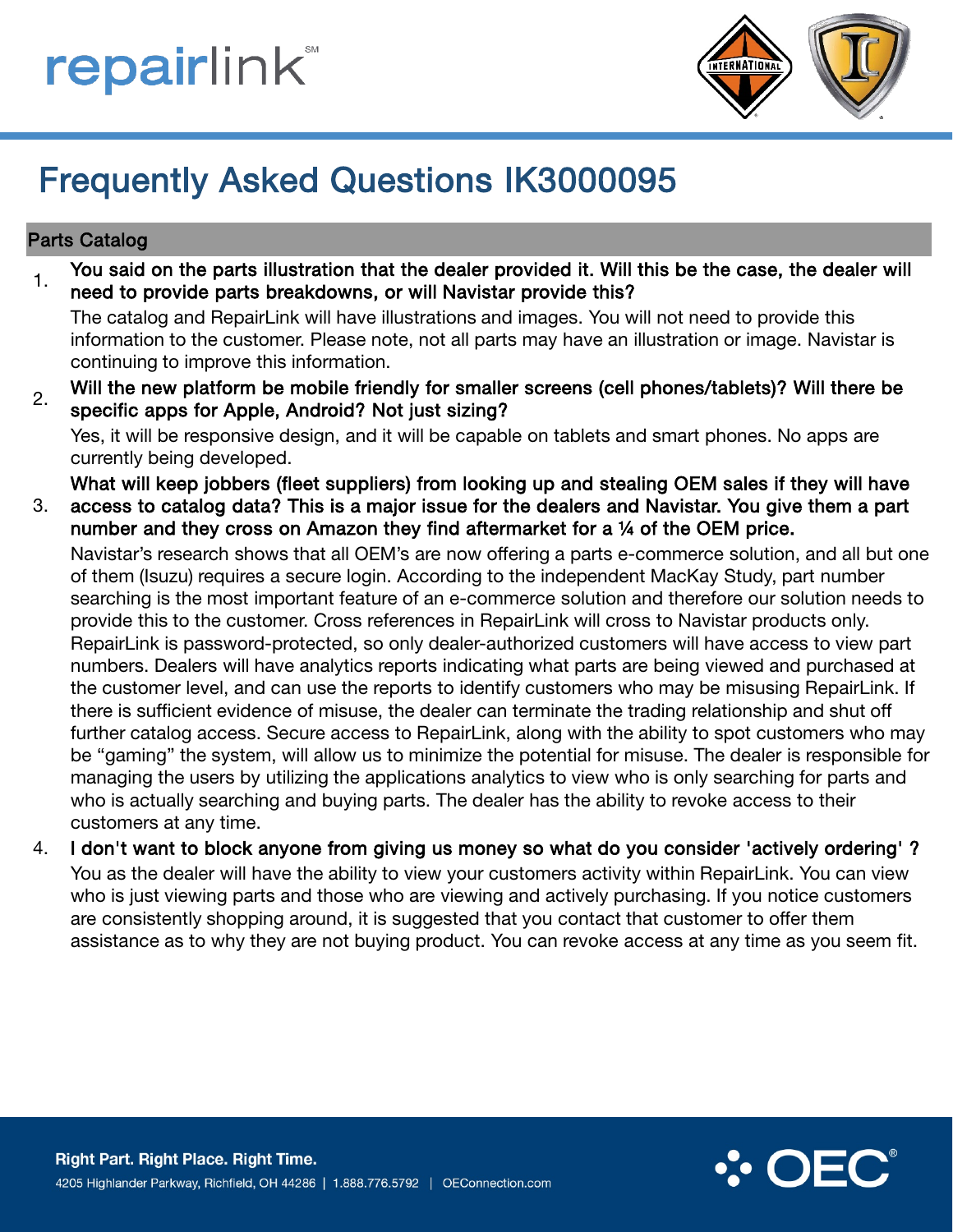



## Frequently Asked Questions IK3000095

Will all parts from all vendors be visible and available for sale through the site or only parts

5. available through Navistar? If all parts, then how will we provide product lookup for these other items other than keywords? i.e. upload of reference materials.

Only parts provided by Navistar will be searchable in the catalog and through RepairLink. A customer can order other parts you offer but will need to know the part number to order. These parts will not be searchable.

## 6. Will Cummins Parts be available? How will these parts be shown?

Cummins parts will be included in the solution but with limited product information. Cummins parts are not fully setup in Navistar systems.

- 7. You said that the customers can look up parts on line, will that be a free link for all customers? Yes, OnCommand Parts Information is included at no additional charge, providing the customer is ordering parts.
- $8.$  How will it show all makes for a Fleetrite Freightliner part? We tried OEC online, and when we looked up parts at a Chevrolet dealer we did not have the option to look up Dodge parts. The OEC RepairLink solution for Chevrolet will not be the same OEC RepairLink solution we will be launching. Our solution will be enhanced to accommodate the commercial truck & bus customer. Fleetrite products can be searched by Part Number, by Cross Reference and by Attribute (Example: Freightliner) within OEC RepairLink. Note: Not all Fleetrite parts have all possible cross references and attributes populated. We are working to improve them daily.

### 9. What if I have a Trailer line can I add that line on OEC repair link?

This capability will not be included in the Soft Launch or the Public Launch. However, we are working on future system releases and have this high on the list of enhancements. Note, even though these parts will not be in the "Parts Catalog" within OEC RepairLink, a customer can still purchase them from you. The customer will need to know the part number and type that directly into the order.

10. Can we set up our own cross references?

This capability will not be included in the Soft Launch or the Public Launch. The cross-reference information will be pulled from Navistar systems. If you want to provide us your cross-reference information we can load it into our system, so it is available. However, we are working on future system releases and have this high on the list of enhancements.

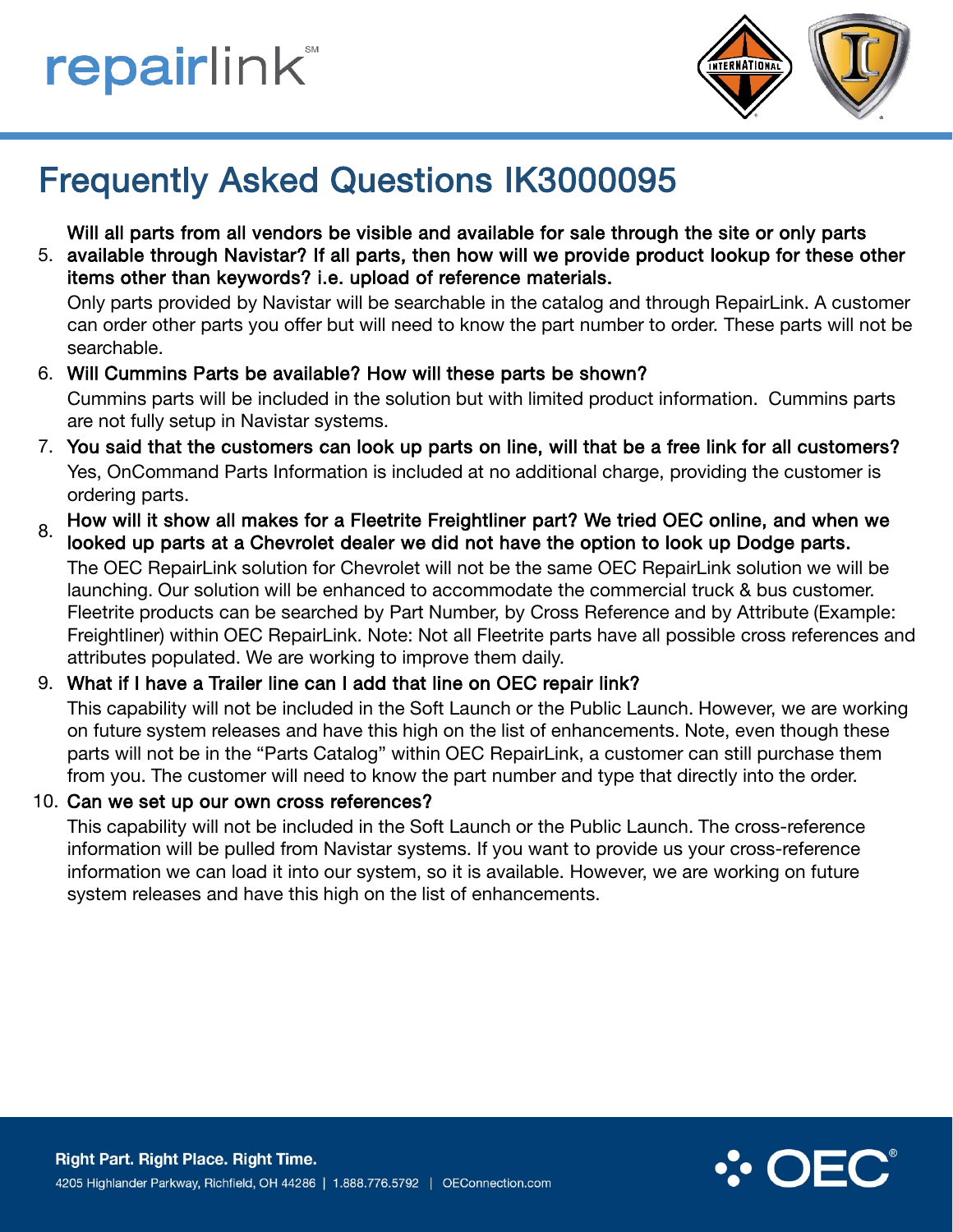# **repairlink**



# Frequently Asked Questions IK3000095

11. There is not any "related product" selling on the OEC online sites we visited. Will we be able to link related products to part numbers like shop supplies, or wobble bushings on weeble shafts? Yes, related parts functionality will be available within the OnCommand Parts Information VIN search catalog. It will not be in the first launch phase but is included in our development plan. However, we are working through different options to present this information. We would like your thoughts and examples to help inform our delivery of this information.

When our customers are looking up their own part numbers in your parts book how will

12. RepairLink deal with the many code/parts variations that our trained Parts Techs must deal with now? Will RepairLink/Navistar offer parts book training to the customer?

Our goal is to create solutions that are intuitive so that any customer feels comfortable purchasing parts. However, that is not the case today in every example. You will need to be available, like you are today, to help those customers that need additional assistance on complex part identification situations. We will create training on the new OnCommand Parts Information available for customers. However, there will always be a roll for you to play in supporting customers.

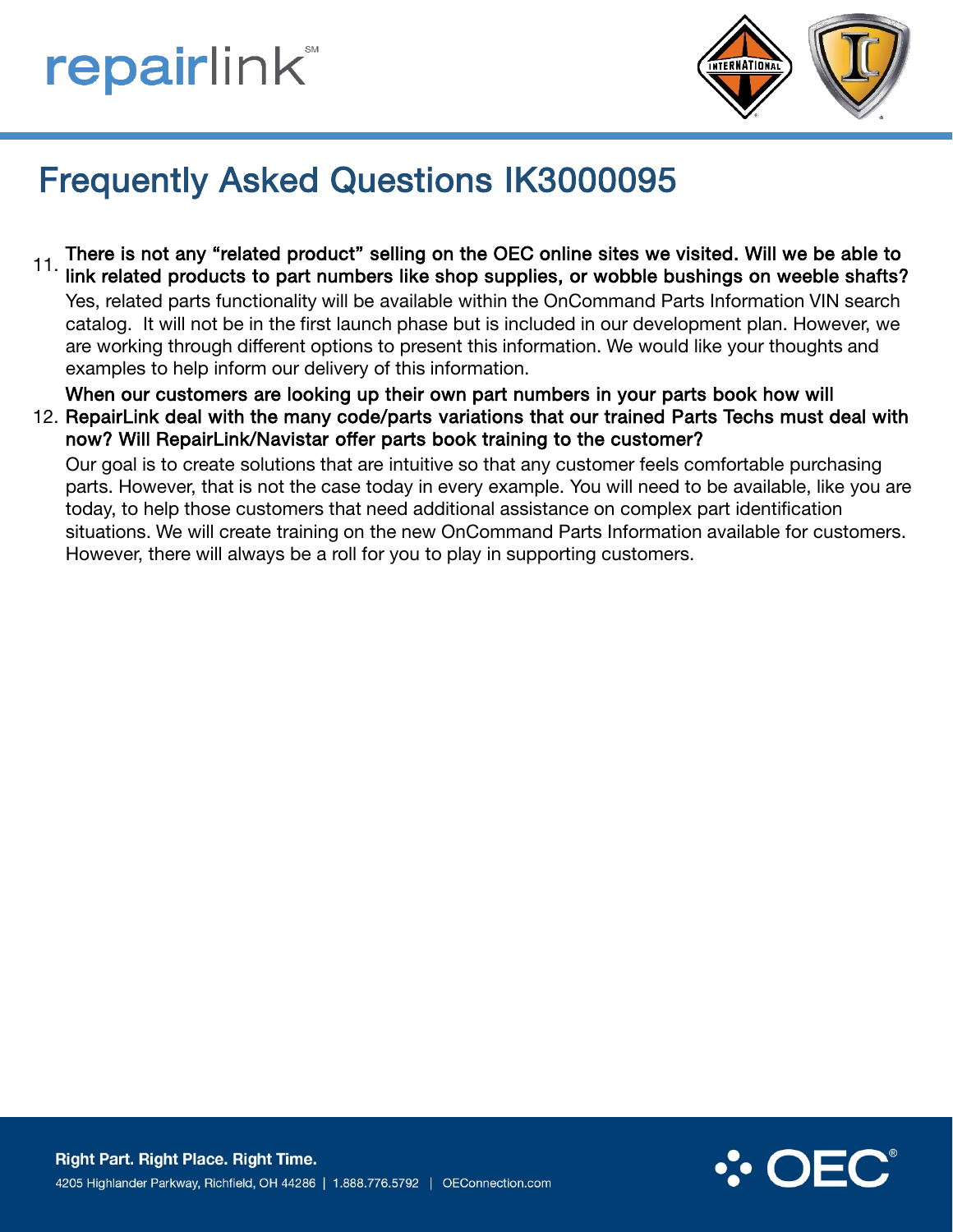



## Frequently Asked Questions IK3000095

### Inventory

 $1$ . How does the customer see multiple locations inventory? Will they have to login into another location (that is how it was for the Chevrolet dealer).

We are still in development, but our plan is to show 3 levels of inventory. The dealer location, the dealer group and the Navistar PDC Network. If you have DMS integration the dealer location and dealer group inventory will be live. If not, it will be off a nightly feed that we currently utilize OEC D2DLink and D2D Express.

#### 2. If a part is not in our inventory, how does repair link deal with the B/O?

The order will flow through to your OEC RepairLink order queue. This will allow you to decide your sourcing options and communicate with the customer. If you have enabled DMS integration, each DMS handles this situation different. We will provide more details by DMS in the future.

#### Marketing and Promotions

 $1.$  The OEC repair link does not have any marketing capabilities when looking up a part for the car dealers. it would be nice to be able to market our service dept.

Dealers can do a message-only promotion in those situations. The dealer would be able to set those up themselves through the RepairLink dealer promotions feature. However, we are working on future system releases and have this high on the list of enhancements.

2. Navistar will showcase special parts deals...can we opt out or replace with a similar product that sells in our territory (e.g. Fleetguard vs. Baldwin)?

Regardless of what Navistar is promoting, as a dealer you will be able to create your own promotions.

3. Is RepairLink able to show case or skid lot discounts?

This capability will not be included in the Soft Launch or the Public Launch. However, we are working on future system releases and have this high on the list of enhancements.

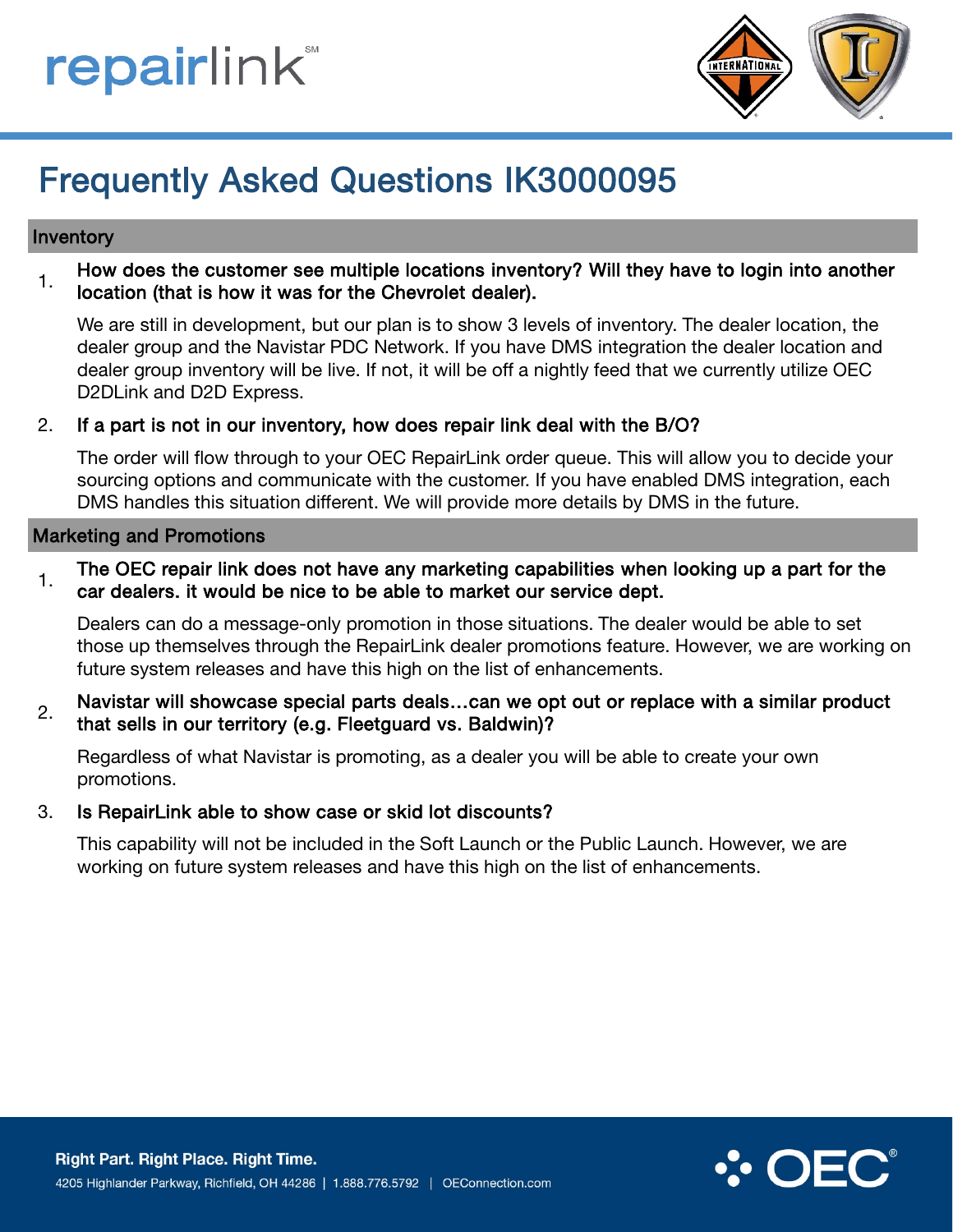# **repairlink**



# Frequently Asked Questions IK3000095

## Dealer Management Systems (DMS)

### 1. What DMS providers will be integrated? Are you already integrated with CDK?

RepairLink is already integrated with CDK. Phase I will also include Karmak and Procede. Once those DMS providers have been integrated, we review the remaining DMS providers. If your DMS provider is not part of the first three, please let us know if you want this option and how important it is to your operation. Since DMS is an optional feature, it is important for us to understand the demand for it.

## 2. Will parts quantity availability only be visible to the customer if the DMS is integrated?

No, RepairLink will have a snapshot of your inventory daily. Additionally, Navistar's PDC inventory will be a live feed in to RepairLink.

## 3. Will the parts inventory in my DMS, such as CDK, be real-time?

Yes, if you are integrated with your DMS. The PDC inventory will always be real-time.

## $_4$  If our DMS system (Procede) will not be fully integrated by the time this program launches, will we still be charged for the OEC RepairLink by Navistar?

The OEC RepairLink solution has separate fee structures and DMS integration is a separate fee. If you do not elect to have DMS integration, no fee will be charged for DMS integration.

#### 5. Can we get a screen shot of what we will see from CDK when the order is received? Will it generate a pick ticket? Can we see a CDK and OEC RepairLink screen shot of how a customer are set up?

We will work with OEConnection and CDK to provide these examples since this integration is outside of Navistar. Once we obtain them, we will post them in an article for your review.

### 6. Is a contract required for DMS integration?

Yes, a 12-month contract per location is required for DMS integration.